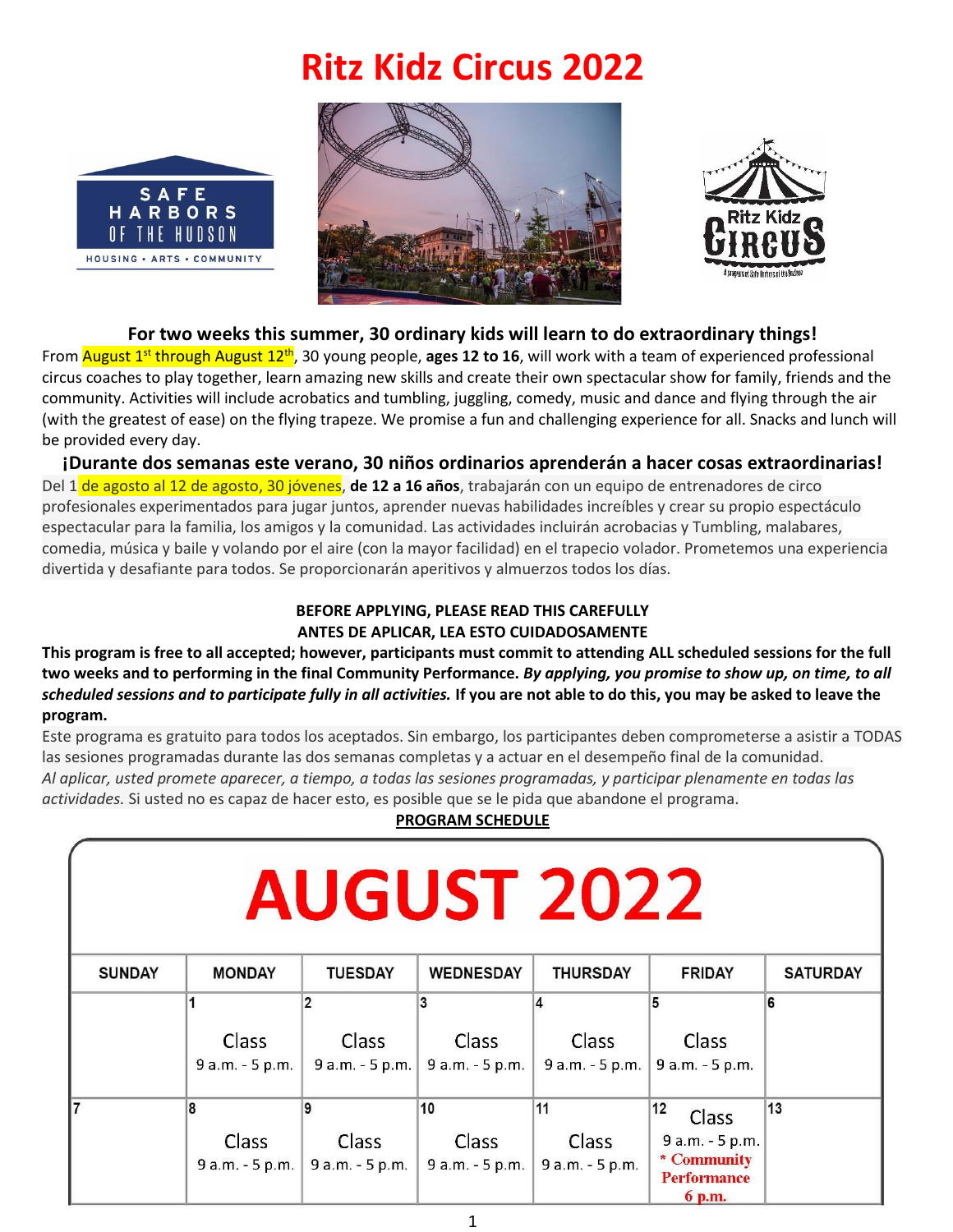

**Safe Harbors (SHOH) Ritz Kidz Circus 2022**

# **RitzKidz Summer Circus Workshop August 1 - 12, 2022 Program Application**

**Completed applications are due no later than June 30, 2022.** You can scan/email them to June Henley or drop them off at Safe Harbors of the Hudson, 111 Broadway, Newburgh, NY 12550, leaving them at the Security desk which is available 24/7. Please contact June Henley [\(jhenley@safe-harbors.org\)](mailto:jhenley@safe-harbors.org) or (845.784.1110) for more information or any questions.

**Las solicitudes completas deben entregarse a más tardar el 30 de junio de 2022**. Puede escanearlas / enviarlas por correo electrónico a June Henley o dejarlas en Safe Harbors of the Hudson, 111 Broadway, Newburgh, NY 12550, y dejarlas en el mostrador de seguridad que está disponible las 24 horas al día, 7 días a la semana. Comuníquese con June Henley (jhenley@safe-harbors.org) o (845.784.1110) para obtener más información o cualquier pregunta.

Where did you hear about this program? \_\_\_\_\_\_\_\_\_\_\_\_\_\_\_\_\_\_\_\_\_\_\_\_\_\_\_\_\_\_\_\_\_\_\_\_\_\_\_\_\_\_\_\_\_\_\_\_\_\_\_\_\_ ¿Dónde se enteró de este programa? \_\_\_\_\_\_\_\_\_\_\_\_\_\_\_\_\_\_\_\_\_\_\_\_\_\_\_\_\_\_\_\_\_\_\_\_\_\_\_\_\_\_\_\_\_\_\_\_\_\_\_\_\_\_\_\_

Is your child interested in attending year-round circus-arts classes? Details to follow. Yes \_\_\_\_ No ¿Su hijo está interesado en asistir a clases de artes circenses durante todo el año? Detalles a seguir. Yes \_ No\_

## **Applicant Information**

| <b>Last Name (Apellido)</b>                                                                            | First Name (Nombre) Date of Birth                                                                                                                                                                 | (Fecha de nacimiento)                                                                                |  |  |  |
|--------------------------------------------------------------------------------------------------------|---------------------------------------------------------------------------------------------------------------------------------------------------------------------------------------------------|------------------------------------------------------------------------------------------------------|--|--|--|
| <b>Address (Domicilio)</b>                                                                             |                                                                                                                                                                                                   | Phone # (numero de telefono)                                                                         |  |  |  |
| <b>School Attending (Escuela)</b>                                                                      |                                                                                                                                                                                                   | <b>Grade Entering (Grado)</b>                                                                        |  |  |  |
|                                                                                                        | <b>Gender (Sexo)</b> $\Box$ Male (nino) $\Box$ Female (chica) $\Box$ Other/otros                                                                                                                  |                                                                                                      |  |  |  |
| <b>Optional: Ethnicity (Opcional: Etnicidad)</b>                                                       |                                                                                                                                                                                                   |                                                                                                      |  |  |  |
|                                                                                                        | What size T-shirt does your child wear? Adult or Youth? XSmall/Small/Medium/Large/XLarge                                                                                                          | ¿Qué talla de camiseta usa su hijo? ¿Adulto o joven? __ XSpequeño/pequeño/mediano/grande/extragrande |  |  |  |
|                                                                                                        | Does your child prefer to be called by a specific nickname? ________<br>¿Su hijo prefiere que lo llamen por un apodo específico? _______                                                          |                                                                                                      |  |  |  |
| What is your child's preferred pronouns? ________<br>¿Cuáles son los pronombres preferidos de su hijo? |                                                                                                                                                                                                   |                                                                                                      |  |  |  |
| Primary Language (Idioma Principal) □ English/Ingles                                                   | $\Box$ Spanish/Espanol                                                                                                                                                                            | □ Other/otros                                                                                        |  |  |  |
|                                                                                                        | Other extracurricular activities (athletics, art, dance, music, theatre, martial arts, etc.)<br>Actividades extracurriculares (como deportes, arte, dansa, musica, teatro, artes marciales, etc.) |                                                                                                      |  |  |  |
| <b>Parent/Guardian Information</b>                                                                     |                                                                                                                                                                                                   |                                                                                                      |  |  |  |
| Last Name (Apellido)                                                                                   | First Name (Nombre)                                                                                                                                                                               | Relationship to Applicant (Relación al aplicante)                                                    |  |  |  |
| Phone # (numero de telefono)                                                                           | Alternative phone # (numero alternativo)                                                                                                                                                          | email address (Dirección de correo electrónico)                                                      |  |  |  |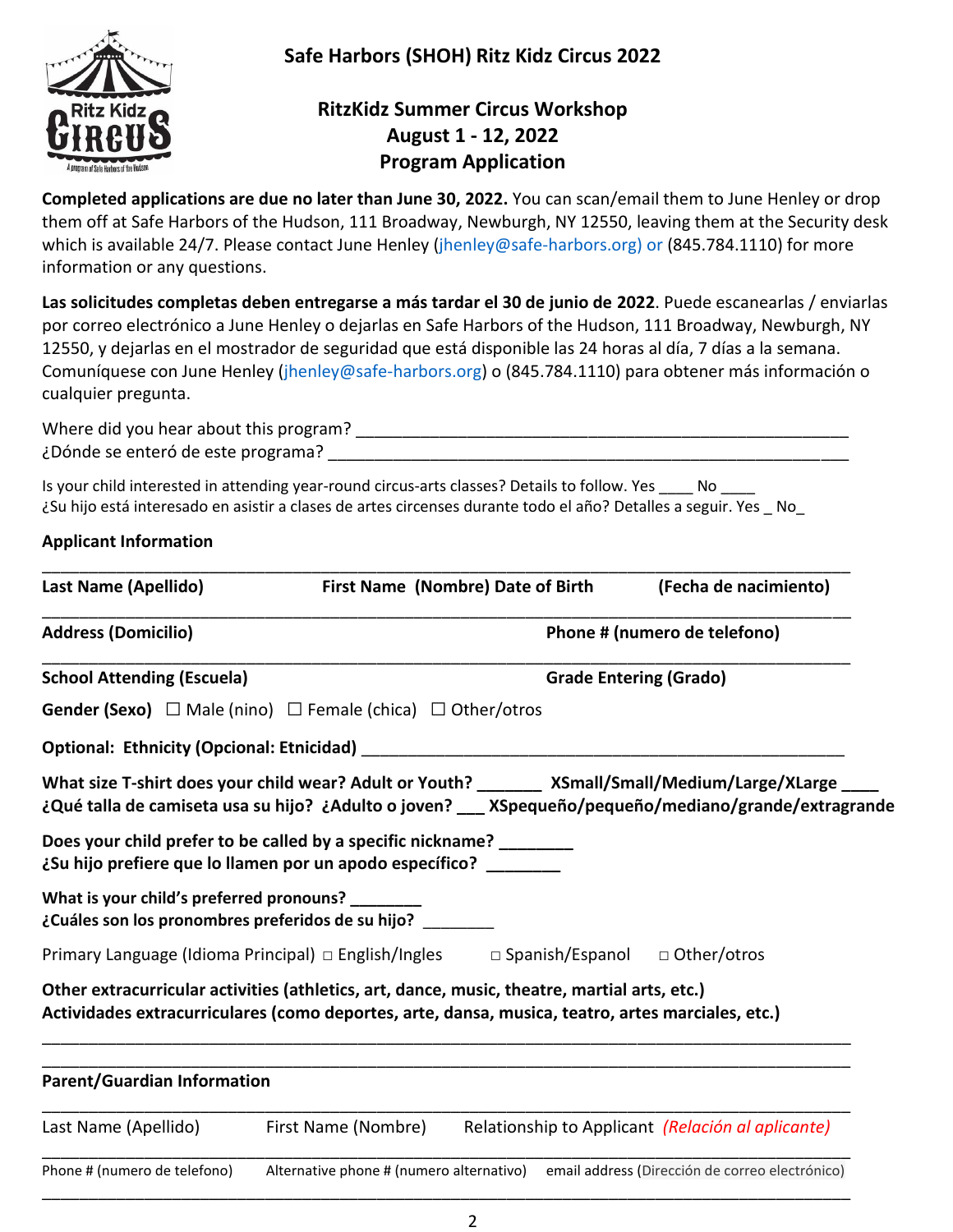# **HERE ARE THE MOST IMPORTANT THINGS TO KNOW WHEN APPLYING**

**Each child and their parent must sign under each statement to show that** 

**you understand and agree to the following.**

*Informacion importante para aplicar. Cada niño y sus padres deben firmar debajo de cada declaración para demostrar que usted comprende y acepta lo siguiente.*

- 1. This program is a full-time commitment, from 9:00 am to 5:00 pm daily, Monday through Friday only. You need to be there every day on time and you must be willing to participate in the final performance on the evening of Friday, August 12<sup>th</sup>. The reasons for this are simple: During the short time you have together, you will be learning new skills and working to create a show in which everyone depends on everyone else. If you are not there, you are not only missing things for yourself; you are letting down the other performers. If you are late or absent more than once, you may be removed from the program.
- 2. Este programa es un compromiso de tiempo completo, de 9:00 am a 5:00 pm todos los días, de lunes a viernes solamente. Debe estar allí todos los días a tiempo y debe estar dispuesto a participar en la presentación final en la noche del viernes 12 de agosto. Las razones de esto son simples: durante el poco tiempo que tienen juntos, aprenderán nuevas habilidades y trabajarán para crear un espectáculo en el que todos dependan de los demás. Si no estás allí, no solo te estás perdiendo cosas para ti; Estás decepcionando a los otros artistas. Si llega tarde o se ausenta más de una vez, es posible que lo eliminen del programa.

**I understand and agree. Entiendo y estoy de acuerdo.**

**Participant/Partícipe: \_\_\_\_\_\_\_\_\_\_\_\_\_\_\_\_\_\_\_\_\_\_\_\_\_ Parent/Padre: \_\_\_\_\_\_\_\_\_\_\_\_\_\_\_\_\_\_\_\_\_\_\_\_\_\_\_\_**

3. We will be providing nutritious snacks and lunch for everyone, every day. It is important that you let us know if you/your child has any dietary limitations that we need to be aware of. Also, please make sure that you have a good breakfast every day before arriving. You will need the energy.

Proporcionaremos refrigerios nutritivos y almuerzos para todos, todos los días. Es importante que nos informe si usted o su hijo tienen limitaciones dietéticas que debamos conocer. Además, asegúrese de tener un buen desayuno todos los días antes de llegar. Necesitarás la energía.

#### **I understand and agree. Entiendo y estoy de acuerdo.**

Participant/Partícipe: <u>Departicipe:</u> **Participant** Parent/Padre:

4. You will be engaging in physical activity throughout the day and much of the day will be spent outdoors (weather permitting). You should dress comfortably, wearing socks and athletic shoes and bring a hat and sunscreen.

Realizará actividad física durante todo el día y pasará gran parte del día al aire libre (si el clima lo permite). Debes vestirte cómodamente, con calcetines y calzado deportivo y traer sombrero y bloqueador solar.

**I understand and agree. Entiendo y estoy de acuerdo.**

Participant/Partícipe: <u>Departicipe:</u> **Participant** Parent/Padre:

5. While our primary concern is for safety, we are also deeply committed to providing a fun, challenging, lifechanging, community-building experience for the entire group. If, for any reason, we find that you are unable to participate fully and constructively with the other young people and with our team of coaches, we reserve the right to remove you from the program. This includes any fighting, bullying or touching other participants without their permission.

Si bien nuestra principal preocupación es la seguridad, también estamos profundamente comprometidos a brindar una experiencia divertida, desafiante, que cambie la vida y que cree una comunidad para todo el grupo. Si, por cualquier motivo, descubrimos que no puede participar de manera plena y constructiva con los demás jóvenes y con nuestro equipo de entrenadores, nos reservamos el derecho de eliminarlo del programa. Esto incluye cualquier pelea, intimidación o tocar a otros participantes sin su permiso.

#### **I understand and agree. Entiendo y estoy de acuerdo.**

**Participant/Partícipe: \_\_\_\_\_\_\_\_\_\_\_\_\_\_\_\_\_\_\_\_\_\_\_\_\_ Parent/Padre: \_\_\_\_\_\_\_\_\_\_\_\_\_\_\_\_\_\_\_\_\_\_\_\_\_\_\_\_**

6. No weapons of any kind and no recreational drugs are permitted at SHOH. If we find that you have brought either of these with you, you will be removed from the program.

No se permiten armas de ningún tipo ni drogas recreativas en SHOH. Si descubrimos que ha traído alguno de estos, será eliminado del programa.

## **I understand and agree. Entiendo y estoy de acuerdo.**

Participant/Partícipe: <u>Designed and the set of parent/Padre:</u>  $P$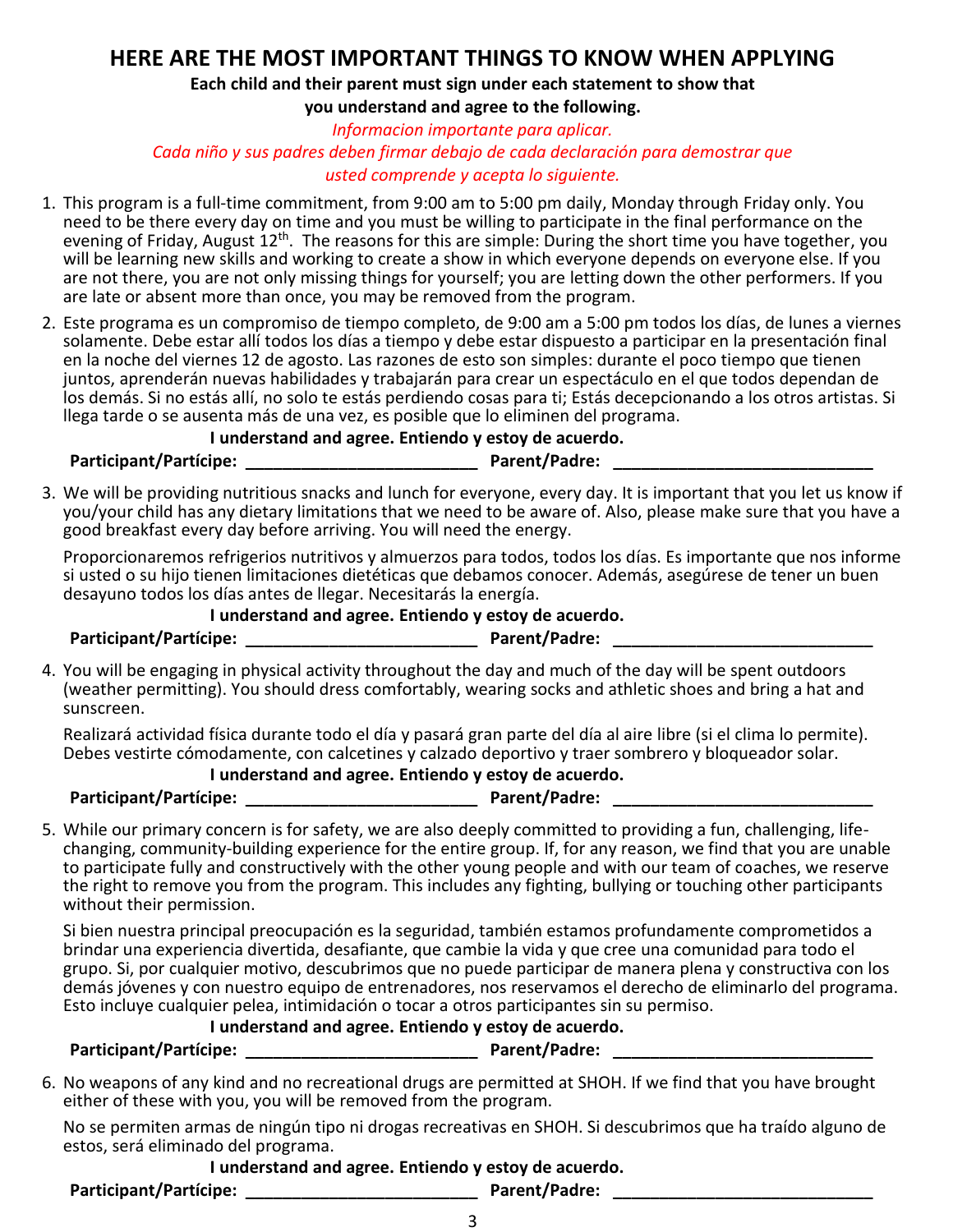# **Health Information (información de salud)**

May we serve your child food and beverages?  $\Box$  Yes (si)  $\Box$  No ¿Podemos servir a su hijo alimentos y bebidas?

Medical, Physical, or Emotional Conditions (including Disabilities):  $\Box$  Yes (si)  $\Box$  No Condiciones médicas, físicas o emocionales (incluyendo Discapacidades)

If yes, please provide information to assist us in providing the best experience for the participant. Si su hijo tiene alguna condición, por favor escriba la información para ayudarnos a proporcionar la mejor experiencia para el participante:

\_\_\_\_\_\_\_\_\_\_\_\_\_\_\_\_\_\_\_\_\_\_\_\_\_\_\_\_\_\_\_\_\_\_\_\_\_\_\_\_\_\_\_\_\_\_\_\_\_\_\_\_\_\_\_\_\_\_\_\_\_\_\_\_\_\_\_\_\_\_\_\_\_\_\_\_\_\_\_\_\_\_\_\_\_\_\_

| *Medications (including Inhalers or Epi-Pens): $\Box$ Yes (si) $\Box$ No If yes, list: |  |
|----------------------------------------------------------------------------------------|--|
| *Los medicamentos (incluyendo inhaladores or Epi-Pens)                                 |  |

If your child requires medication on site, you must meet with a staff member to review policy and procedures. SHOH and program staff members are NOT authorized to administer medications. Si su hijo requiere de medicamentos en el sitio, debe reunirse con el director del programa para revisar las políticas y procedimientos. SHOH no·esta autorizado para administrar medicamentos.

# **Medical Emergency Consent (consentimiento de la emergencia)**

In the event of a medical emergency, first aid will be administered to your child by the Program Director or another qualified individual. Every attempt will be made to reach the parent or guardian first. If further medical treatment is needed, 911 will be called and your child will be taken by ambulance to Montefiore St. Luke's Cornwall Hospital. I authorize SHOH to obtain emergency transportation and treatment for my child in the event I am not available. In consideration of the right to participate in the athletic programs, I hereby assume all risks and will indemnify and hold harmless SHOH, its staff, employees, trustees, volunteers, officers and members of any and all liability. I attest that I am the legal guardian of the child named in this application. En caso de emergencia médica, los primeros auxilios serán administrados a su niño por el director de programa u otro individuo calificado. Cada tentativa será hecha de alcanzar el padre/al guarda primero. Si el tratamiento médico adicional es necesario, 911 serán llamados y la ambulancia llevará su niño al Montefiore St. Luke's Cornwall Hospital. Autorizo el programa extraescolar para obtener el transporte y el tratamiento de la emergencia para mi niño en el acontecimiento que no estoy disponible.

Parent/Guardian Signature/Firma and the set of the Date/Fecha

# **Emergency Contacts**

| <b>Name</b> | Relationship | <b>Primary Phone Number</b> | <b>Alternate Phone Number(s)</b> |
|-------------|--------------|-----------------------------|----------------------------------|
| Nombre      | Relacion     | Numero de telefono          | Numero(s)alternativo             |
|             |              |                             |                                  |
|             |              |                             |                                  |
|             |              |                             |                                  |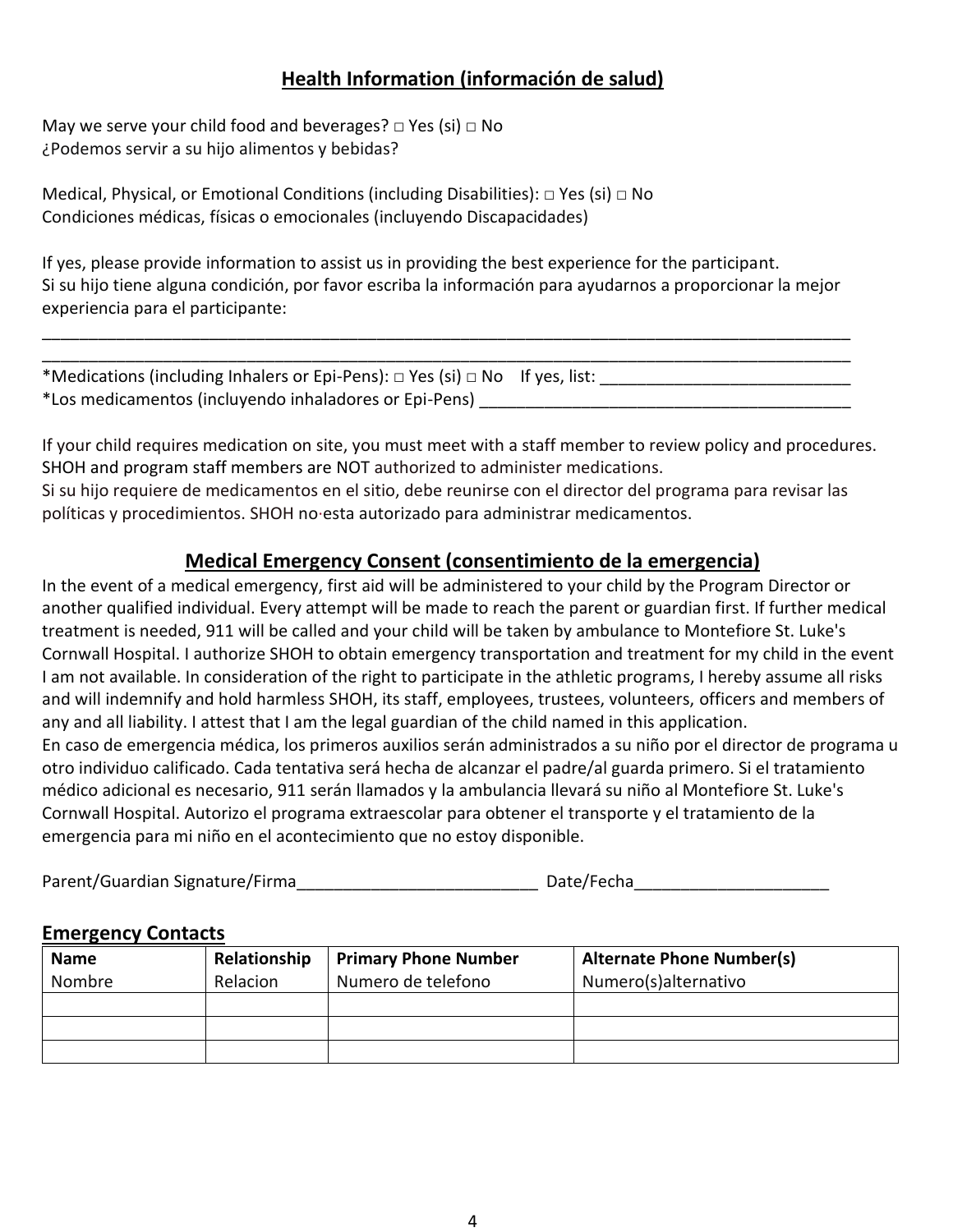#### **Sign-Out and Release Policy (firme su salida politica)**

Safety is our top priority; therefore, no child enrolled in this program will be released from the program without the parent/guardian or authorized person 16 years or older, listed on this application. If you want your child to be able to leave and walk home alone, we must have written and signed permission from an authorized parent of guardian.

La seguridad es nuestra preocupación primaria, por eso, los participantes no se pueden salir irse de la programa sin las personas (mayor de 16) que están escrito en esta lista. Si quieres que el participante se puede volver a casa sola, necesitamos una firma de permission de padre o responsable.

## **Authorized Persons for Release (personas autorizadas para recoger)**

**Participants will ONLY be released to individuals listed below (please include parents and guardians).**  El participante solo se pude salir con las personas comprobado por debajo (por favor incluya los padres y tutores).

| <b>Name</b><br>Nombre | Relationship<br>Relacion | <b>Primary Phone Number</b><br>Numero de telefono | <b>Alternate Phone Number(s)</b><br>Numero(s) alternativo |
|-----------------------|--------------------------|---------------------------------------------------|-----------------------------------------------------------|
|                       |                          |                                                   |                                                           |
|                       |                          |                                                   |                                                           |
|                       |                          |                                                   |                                                           |
|                       |                          |                                                   |                                                           |

#### **Media Release (comunicado de prensa)**

I agree to allow my child to be photographed and/or video/audio-taped by the staff or their designee and for those photos and/or videos to be used for advertising and promotion. I hereby forever release and discharge SHOH from any and all claims, actions or demands arising out of or in connection with the use of said photographs or videos, including, without limitation, any and all claims for invasion of privacy and libel. This release shall inure to the benefit of the assignees, licensees and legal representatives of SHOH. Estoy de acuerdo en permitir que mi hijo ser fotografiado y/o de video/audio grabadas. Por la presente libero y descargo para siempre SHOH cualquier y todas las reclamaciones, acciones demandas que surjan de o en conexión con el uso de dichas fotografías o videos, incluyendo, sin limitación, cualquier reclamo por invasión de la privacidad y la difamación. Este comunicado redundara en beneficio de los cesionarios, licenciatarios y representantes legales de SHOH.

#### Parent/Guardian Signature/Firma **butter and the contract of Date/Fecha**

#### **Technology Policy (politica de tecnologia)**

Personal electronics such as electronic games, cell phones, MP3 players, tablets, eReaders, etc., should not be brought to the program. SHOH is not responsible for lost or stolen items. CELL PHONE USE IS NOT ALLOWED DURING PROGRAM HOURS. If a member is observed using a cell phone during the program, a staff member may confiscate the cell phone and a parent will have to sign it out. If a parent or guardian must contact a participant during the class, they should contact the Security Desk **845-784-1101** and ask to speak to their child. Electrónicos personales tales coma juegos electronicos, telefonos celulares, reproductores de MP3, tabletas, etc, no se deben traer al programa. SHOH no es responsable de artículos perdidos o robados. Teléfonos celulares usan NO SE PERMITE DURANTE HORAS DEL PROGRAMA. Si se observa un participante usando un teléfono celular durante el programa, el Director del Programa confiscara el teléfono celular y un padre tendrá que firmar un vistazo. Si un padre o tutor deberá ponerse en contacto con un participante durante el programa deben comunicarse con el Director del Programa o recepción **845-784-1101** y pedir hablar con su hijo.

#### Parent/Guardian Signature/Firma **butter and the contract of Date/Fecha**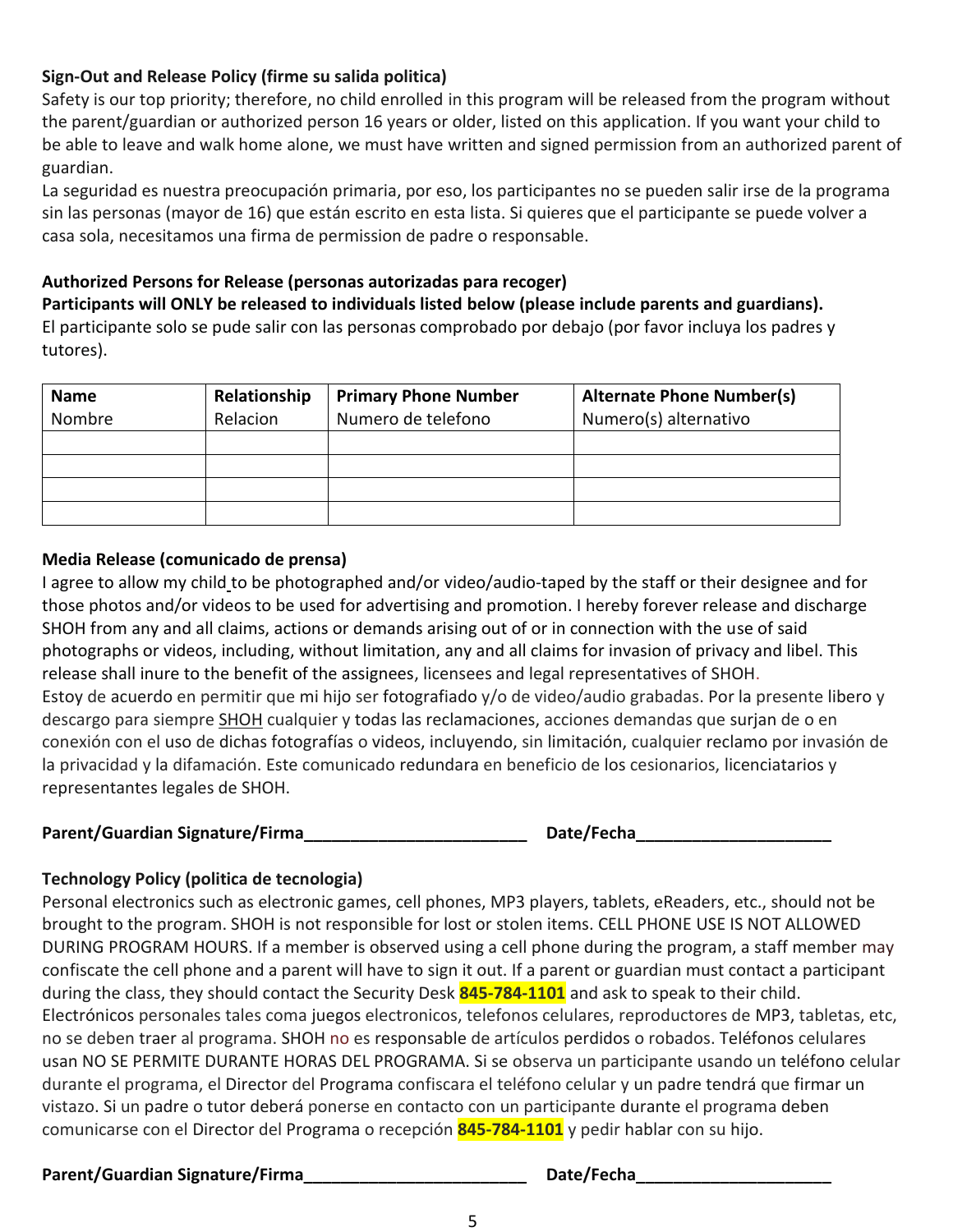

#### **Safe Harbors (SHOH) Ritz Kidz Circus 2022 Ritz Kidz Summer Circus Workshop: August 1 - 12, 2022 Participant Agreement, Release and Assumption of Risk**

**This document must be read and signed by anyone wishing to participate in the Safe Harbors RitzKidz Summer Circus Workshop. A parent or legal guardian must sign for any participant under the age of 18. This document has legal significance. You should be sure to read and understand it before signing**.

As a condition of my participation in the Safe Harbors RitzKidz Summer Circus Workshop and in consideration of the opportunity to participate in such Workshop, I hereby release, indemnify and discharge the organizers, coaches, sponsors and producers of the Workshop (together referred to herein as "Producers"), including but not limited to the owners, officers, directors, employees, volunteers, participants, agents, representatives, contractors, suppliers, donors, sponsors and all other persons or entities acting in any capacity on their behalf, including specifically Safe Harbors of the Hudson, Inc., the Cornerstone Residence, LP., JSD Projects LLC, Jonathan Deull, Sara Deull and Karen E. Gersch, on behalf of myself, my spouse, my children, my parents, my heirs, assigns, personal representatives and estate, as follows:

- 1. I understand and acknowledge that my participation in circus training activities, including flying trapeze, entails known and unanticipated risks that could result in physical or emotional injury, paralysis, death, or damage to myself, to property, or to third parties. I understand that such risks simply cannot be eliminated without jeopardizing the essential qualities of the activity. The risks include, among other things: the hazards of slips and falls; being struck by objects dislodged or dropped from above; the hazards from using safety ropes and equipment; the risks of falling off the trapeze or other apparatus; the risks of landing improperly in or out of a safety net; the risks of being entangled in safety lines; my own physical condition and the physical exertion associated with this activity. Furthermore, coaches have difficult jobs to perform. They seek safety, but they are not infallible and, among other things, (1) they might be unaware of a participant's fitness or abilities, (2) they might misjudge the weather or other environmental conditions, (3) they may give incomplete or inaccurate instructions or warnings, and (4) the equipment being used might malfunction. Despite any statements made by Producers regarding the safety of participation in the Workshop, I recognize that such participation can result in serious injury or death. I hereby expressly accept and assume all of the risks existing in this activity, known and unknown. My participation in this activity is purely voluntary, and I elect to participate in spite of the risks.
- 2. I hereby release and forever discharge, indemnify and hold harmless the Producers from any and all claims, damages, losses, expenses, demands or causes of action resulting directly or indirectly from or in any way connected with my participation in this Workshop or my use of Producers' equipment or facilities, including any such claims which allege negligent acts or omissions of Producers.
- 3. Notwithstanding anything to the contrary herein, in the event that I file a lawsuit against Producers I agree to do so solely in the State of New York and I further agree that the substantive law of the State of New York shall apply in that action without regard to the conflict of laws rules of that state. I agree that if any portion of this agreement is found to be void or unenforceable, the remainder of the provisions shall remain in full force and effect.
- 4. I declare that I am of sound mind and body and have no health condition related to which participation in the Workshop that would jeopardize my corporal integrity or well-being. I certify that I have adequate insurance to cover any injury or damage I may cause or suffer while participating or else I agree to bear the costs of such injury or damage myself. I further certify that I am willing to assume the risk of any medical or physical condition I may have, whether known or unknown.

**By signing this document, I acknowledge that if anyone is hurt or property is damaged or lost during my participation in this Workshop, I waive my right to maintain a lawsuit against SHOH on the basis of any claim from which I have released them herein.**

I have had sufficient opportunity to read this entire document. I have read and understood it and I agree to be bound by its terms.

| Participant Name:                                                        | Date of Birth: |  |  |  |
|--------------------------------------------------------------------------|----------------|--|--|--|
| Address:                                                                 |                |  |  |  |
| SIGNATURE:                                                               | DATE:          |  |  |  |
| PARENT/GUARDIAN SIGNATURE REQUIRED IF PARTICIPANT IS UNDER THE AGE OF 18 |                |  |  |  |

| <b>SIGNATURE OF PARENT OF GUARDIAN:</b> | <b>DATE</b> |  |
|-----------------------------------------|-------------|--|
|                                         |             |  |

6